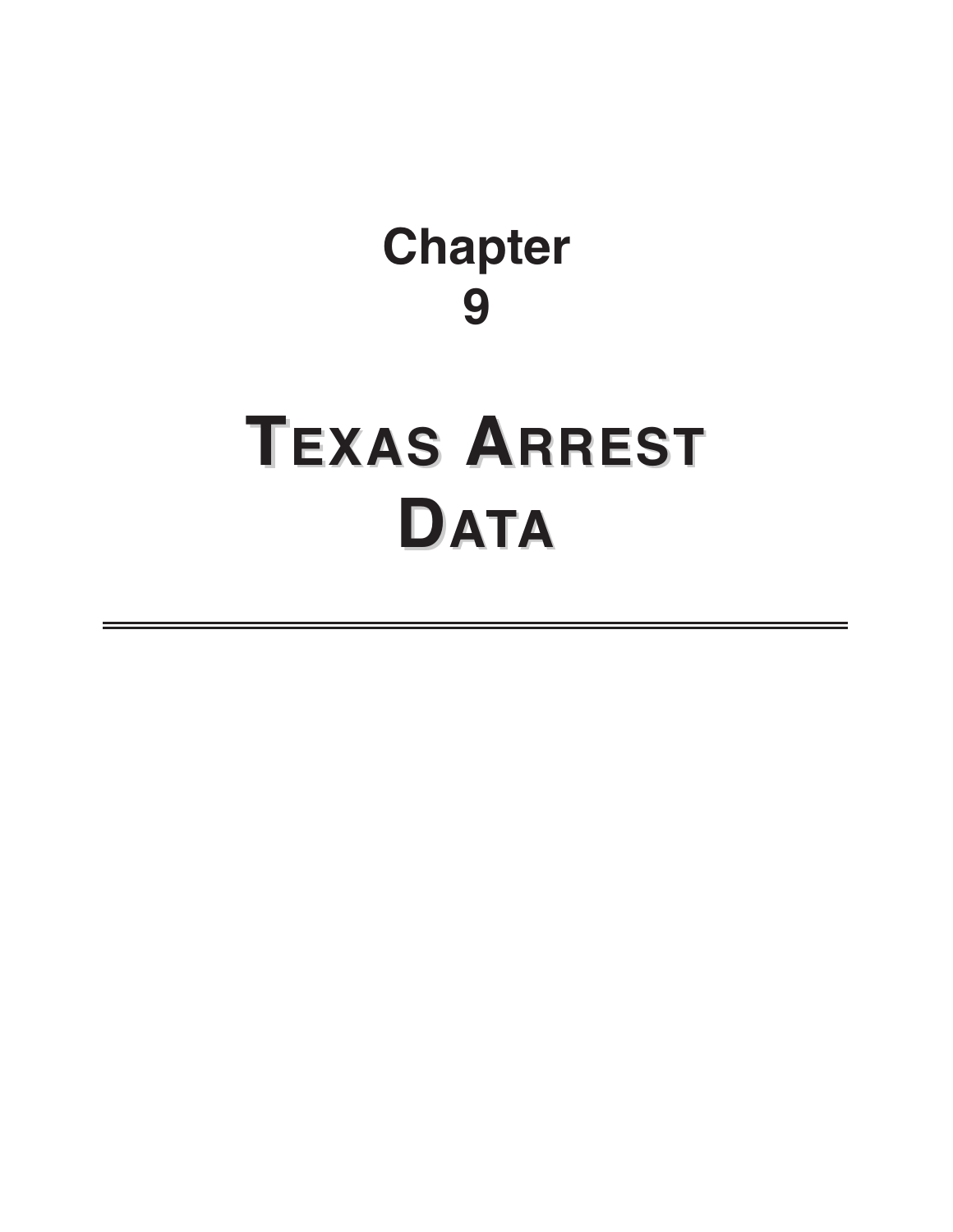## **2014 TEXAS ARREST DATA**

#### **SUMMARY OF ARREST DATA**

| <b>Classification of Offense</b>             | <b>Juvenile</b> | <b>Adult</b> | <b>Total</b> |
|----------------------------------------------|-----------------|--------------|--------------|
| Murder/Nonnegligent Manslaughter             | 30              | 717          | 747          |
| Manslaughter by Negligence                   | $\overline{4}$  | 114          | 118          |
| Rape                                         | n/a             | n/a          | n/a          |
| Robbery                                      | 759             | 5,583        | 6,342        |
| <b>Aggravated Assault</b>                    | 1,567           | 19,760       | 21,327       |
| <b>Burglary-Breaking or Entering</b>         | 2,297           | 12,604       | 14,901       |
| Larceny-Theft (Except Motor Vehicle)         | 10,807          | 97,968       | 108,775      |
| Motor Vehicle Theft                          | 639             | 4,045        | 4,684        |
| <b>Other Assaults</b>                        | 9,020           | 86,809       | 95,829       |
| Arson                                        | 151             | 413          | 564          |
| Forgery/Counterfeiting                       | 37              | 4,951        | 4,988        |
| Fraud                                        | 151             | 7,990        | 8,141        |
| Embezzlement                                 | 12              | 497          | 509          |
| Stolen Property (Buy, Receive, Possess)      | 133             | 963          | 1,096        |
| Vandalism                                    | 1,982           | 7,276        | 9,258        |
| Weapons (Carry/Possess,etc)                  | 429             | 9,230        | 9,659        |
| Prostitution and Commercialized Vice (Total) | 42              | 5,085        | 5,127        |
| Prostitution                                 | 31              | 3,896        | 3,927        |
| Assisting or Promoting Prostitution          | 8               | 123          | 131          |
| <b>Purchasing Prostitution</b>               | 3               | 1,066        | 1,069        |
| Sex Offenses (Except Rape)                   | 433             | 3,221        | 3,654        |
| Drug Abuse Violations (Total)                | 7,200           | 132,271      | 139,471      |
| <b>Manufacture Subtotal</b>                  | 436             | 16,379       | 16,815       |
| Opium or Cocaine                             | 33              | 3,826        | 3,859        |
| Marijuana                                    | 200             | 1,441        | 1,641        |
| <b>Synthetic Narcotics</b>                   | 79              | 9,234        | 9,313        |
| <b>Other Dangerous</b>                       | 124             | 1,878        | 2,002        |
| <b>Possession Subtotal</b>                   | 6,764           | 115,892      | 122,656      |
| Opium or Cocaine                             | 325             | 23,493       | 23,818       |
| Marijuana                                    | 5,466           | 61,730       | 67,196       |
| <b>Synthetic Narcotics</b>                   | 337             | 12,740       | 13,077       |
| <b>Other Dangerous</b>                       | 636             | 17,929       | 18,565       |
| Gambling (Total)                             | $\overline{7}$  | 590          | 597          |
| Bookmaking-Horse/Sports                      | $\mathbf 0$     | 37           | 37           |
| Numbers and Lottery                          | $\mathbf 0$     | 116          | 116          |
| All Other Gambling                           | $\overline{7}$  | 437          | 444          |
| Offenses Against Family and Children         | 73              | 5,125        | 5,198        |
| Driving Under the Influence                  | 114             | 70,455       | 70,569       |
| Liquor Laws                                  | 891             | 12,119       | 13,010       |
| Drunkenness                                  | 297             | 75,734       | 76,031       |
| <b>Disorderly Conduct</b>                    | 1,480           | 10,828       | 12,308       |
| Vagrancy                                     | 127             | 953          | 1,080        |
| All Other Offenses (Except Traffic)          | 8,369           | 243,143      | 251,512      |
| Curfew and Loitering Law Violations          | 2,866           |              | 2,866        |
| Runaway                                      | 7,472           |              | 7,472        |
| Human Trafficking / Commercial Sex Acts      | 30              | 676          | 706          |
| Human Trafficking / Involuntary Servitude    | 28              | 34           | 62           |
| <b>TOTAL</b>                                 | 57,447          | 819,154      | 876,601      |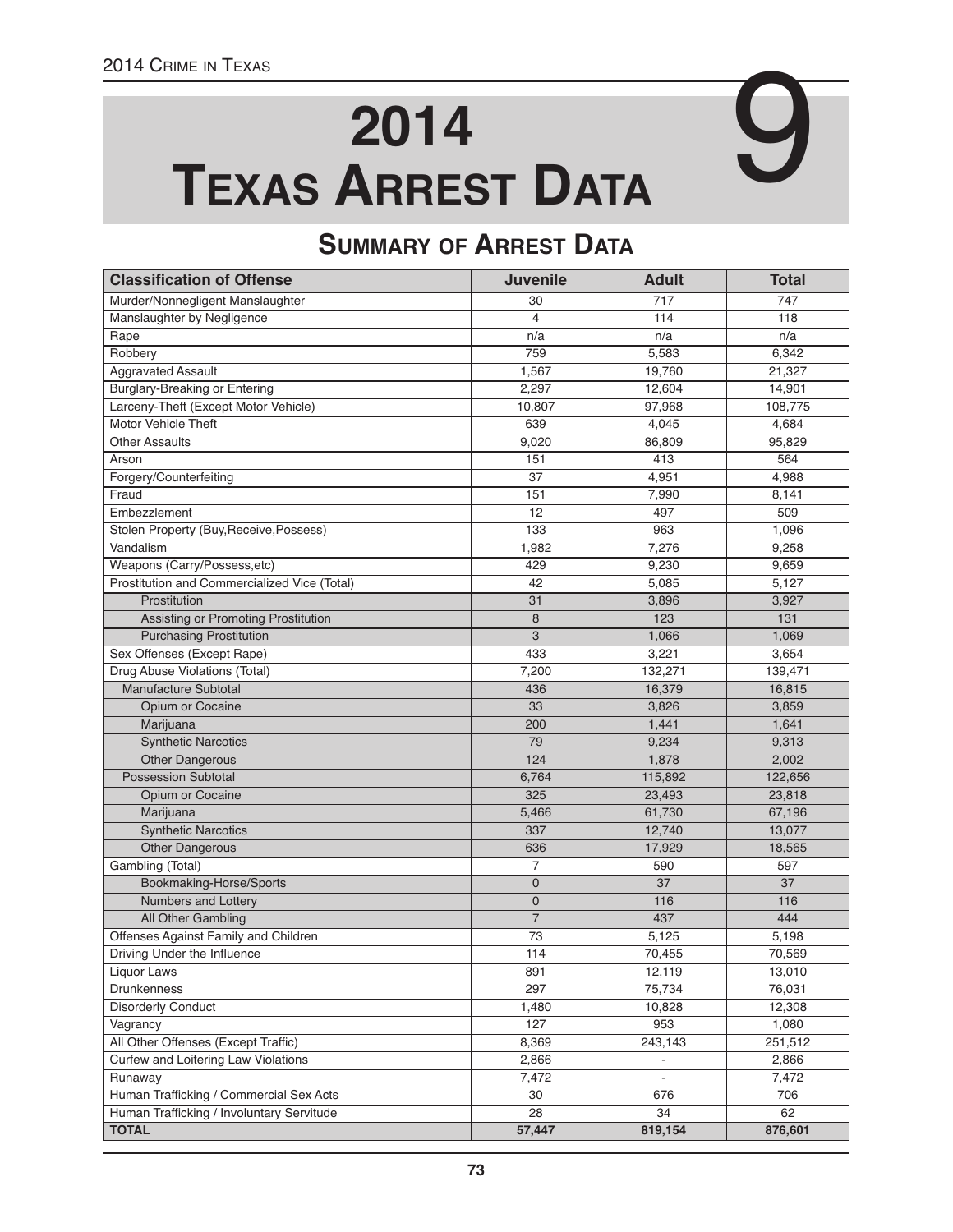#### **JUVENILE MALE ARRESTS**

| <b>Classification of Offense</b>             | <b>Under</b><br>10 | $10-12$             | $13 - 14$      | 15                        | 16             | Total          |
|----------------------------------------------|--------------------|---------------------|----------------|---------------------------|----------------|----------------|
| Murder/Nonnegligent Manslaughter             | 1                  | 1                   | 5              | 4                         | 18             | 29             |
| Manslaughter by Negligence                   | 0                  | 0                   | 1              | 0                         | 2              | 3              |
| Rape                                         | n/a                | n/a                 | n/a            | n/a                       | n/a            | n/a            |
| Robbery                                      | $\mathbf 0$        | 23                  | 166            | 197                       | 291            | 677            |
| <b>Aggravated Assault</b>                    | 9                  | 161                 | 393            | 284                       | 324            | 1,171          |
| <b>Burglary-Breaking or Entering</b>         | 12                 | 163                 | 611            | 674                       | 671            | 2,131          |
| Larceny-Theft (Except Motor Vehicle)         | 24                 | 501                 | 1,955          | 1,753                     | 2,333          | 6,566          |
| Motor Vehicle Theft                          | $\mathbf 0$        | 10                  | 140            | 179                       | 181            | 510            |
| <b>Other Assaults</b>                        | 27                 | 830                 | 1,979          | 1,401                     | 1.487          | 5,724          |
| Arson                                        | $\overline{c}$     | 19                  | 50             | 41                        | 28             | 140            |
| Forgery/Counterfeiting                       | 0                  | 2                   | 5              | 9                         | 13             | 29             |
| Fraud                                        | 0                  | 4                   | 19             | 27                        | 46             | 96             |
| Embezzlement                                 | 0                  | 0                   | 0              | $\overline{4}$            | 6              | 10             |
| Stolen Property (Buy, Receive, Possess)      | 0                  | 5                   | 31             | 41                        | 37             | 114            |
| Vandalism                                    | 15                 | 214                 | 569            | 422                       | 482            | 1,702          |
| Weapons (Carry/Possess, etc)                 | 3                  | 28                  | 115            | 98                        | 165            | 409            |
| Prostitution and Commercialized Vice (Total) | 0                  | 1                   | $\overline{7}$ | 0                         | 0              | 8              |
| Prostitution                                 | $\overline{0}$     | $\overline{0}$      | $\overline{2}$ | $\overline{0}$            | $\Omega$       | $\overline{2}$ |
| Assisting or Promoting Prostitution          | $\overline{0}$     | $\mathbf{1}$        | 5              | $\overline{0}$            | $\mathbf{0}$   | 6              |
| <b>Purchasing Prostitution</b>               | $\overline{0}$     | $\mathbf{0}$        | $\overline{0}$ | $\overline{0}$            | $\Omega$       | $\overline{0}$ |
| Sex Offenses (Except Rape)                   | 2                  | 82                  | 145            | 87                        | 87             | 403            |
| Drug Abuse Violations (Total)                | 14                 | 336                 | 1,536          | 1,613                     | 2,328          | 5,827          |
| <b>Manufacture Subtotal</b>                  | $\mathbf 0$        | 34                  | 119            | 89                        | 125            | 367            |
| Opium or Cocaine                             | $\mathbf 0$        | $\mathbf{1}$        | 5              | $\overline{7}$            | 12             | 25             |
| Marijuana                                    | 0                  | 23                  | 56             | 45                        | 51             | 175            |
| <b>Synthetic Narcotics</b>                   | $\mathbf 0$        | $\mathbf{1}$        | 18             | 10                        | 34             | 63             |
| <b>Other Dangerous</b>                       | $\mathbf{0}$       | 9                   | 40             | 27                        | 28             | 104            |
| <b>Possession Subtotal</b>                   | 14                 | 302                 | 1,417          | 1,524                     | 2,203          | 5,460          |
| Opium or Cocaine                             | $\mathbf{1}$       | 5                   | 34             | 58                        | 128            | 256            |
| Marijuana                                    | 11                 | 272                 | 1,180          | 1,224                     | 1,772          | 4,459          |
| <b>Synthetic Narcotics</b>                   | $\overline{2}$     | 9                   | 63             | 90                        | 104            | 268            |
| <b>Other Dangerous</b>                       | 0                  | 16                  | 110            | 152                       | 199            | 477            |
| Gambling (Total)                             | 0                  | 0                   | 2              | 3                         | 1              | 6              |
| Bookmaking-Horse/Sports                      | 0                  | 0                   | 0              | $\mathbf 0$               | $\mathbf 0$    | 0              |
| Numbers and Lottery                          | $\overline{0}$     | $\mathbf{0}$        | $\mathbf 0$    | $\mathbf{0}$              | $\mathbf{0}$   | $\overline{0}$ |
| All Other Gambling                           | $\mathbf 0$        | $\mathsf{O}\xspace$ | $\overline{c}$ | $\ensuremath{\mathsf{3}}$ | $\mathbf{1}$   | 6              |
| Offenses Against Family and Children         | 0                  | 6                   | $\overline{7}$ | 11                        | 20             | 44             |
| Driving Under the Influence                  | 5                  | 0                   | 9              | 10                        | 60             | 84             |
| Liquor Laws                                  | 3                  | 12                  | 55             | 134                       | 348            | 552            |
| Drunkenness                                  | 3                  | 4                   | 42             | 52                        | 130            | 231            |
| <b>Disorderly Conduct</b>                    | 6                  | 88                  | 302            | 282                       | 296            | 974            |
| Vagrancy                                     | 0                  | 3                   | 37             | 23                        | 24             | 87             |
| All Other Offenses (Except Traffic)          | 50                 | 384                 | 1,77           | 1,832                     | 2,337          | 6,280          |
| Curfew and Loitering Law Violations          | 3                  | 86                  | 549            | 564                       | 663            | 1,865          |
| Runaway                                      | 26                 | 245                 | 1,146          | 997                       | 1,063          | 3,477          |
| Human Trafficking / Commercial Sex Acts      | 0                  | 0                   | $\mathbf{1}$   | 0                         | $\overline{2}$ | 3              |
| Human Trafficking / Involuntary Servitude    | 0                  | 0                   | $\overline{4}$ | 1                         | 3              | 8              |
| <b>TOTAL</b>                                 | 205                | 3,208               | 11,558         | 10,743                    | 13,446         | 39,160         |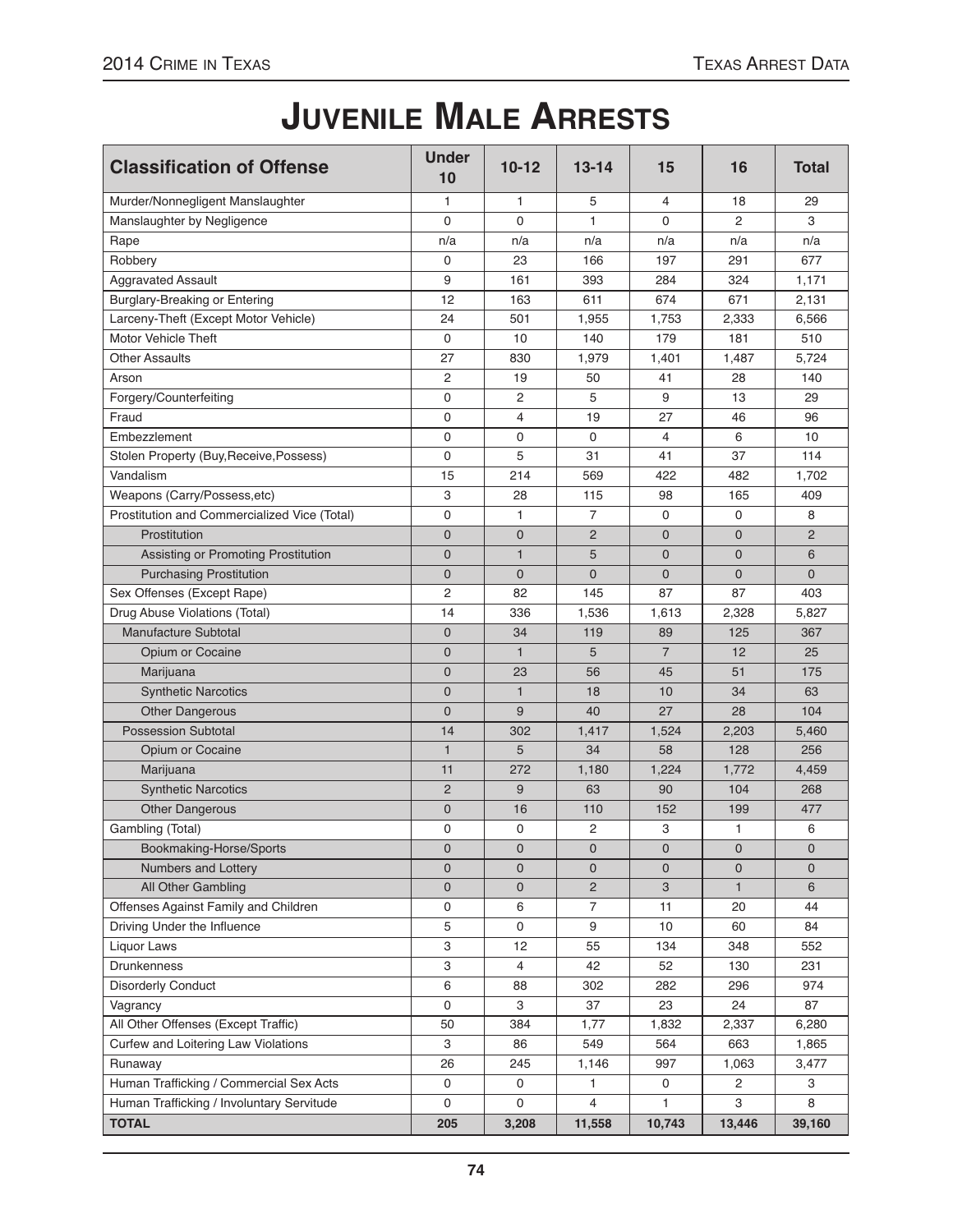#### **JUVENILE FEMALE ARRESTS**

| <b>Classification of Offense</b>             | <b>Under</b><br>10  | $10 - 12$      | $13 - 14$      | 15             | 16             | <b>Total</b>   |
|----------------------------------------------|---------------------|----------------|----------------|----------------|----------------|----------------|
| Murder/Nonnegligent Manslaughter             | 0                   | 0              | 0              | 0              | 1              | 1              |
| Manslaughter by Negligence                   | 0                   | $\Omega$       | $\Omega$       | 0              | 1              | 1              |
| Rape                                         | n/a                 | n/a            | n/a            | n/a            | n/a            | n/a            |
| Robbery                                      | 0                   | 3              | 25             | 24             | 30             | 82             |
| <b>Aggravated Assault</b>                    | $\overline{c}$      | 52             | 130            | 100            | 112            | 396            |
| <b>Burglary-Breaking or Entering</b>         | 0                   | 16             | 51             | 45             | 54             | 166            |
| Larceny-Theft (Except Motor Vehicle)         | 9                   | 286            | 1,132          | 1,126          | 1,688          | 4,241          |
| Motor Vehicle Theft                          | 1                   | 2              | 55             | 37             | 34             | 129            |
| <b>Other Assaults</b>                        | 7                   | 378            | 1289           | 798            | 824            | 3,296          |
| Arson                                        | $\mathbf 0$         | 3              | 5              | 0              | 3              | 11             |
| Forgery/Counterfeiting                       | 0                   | $\mathbf 0$    | $\mathbf{1}$   | $\overline{2}$ | 5              | 8              |
| Fraud                                        | 0                   | 4              | 16             | 12             | 23             | 55             |
| Embezzlement                                 | 0                   | 0              | 1              | 0              | 1              | 2              |
| Stolen Property (Buy, Receive, Possess)      | 0                   | 2              | 12             | 4              | 1              | 19             |
| Vandalism                                    | 1                   | 37             | 106            | 70             | 66             | 280            |
| Weapons (Carry/Possess,etc)                  | 0                   | $\mathbf{1}$   | 5              | 4              | 10             | 20             |
| Prostitution and Commercialized Vice (Total) | 0                   | $\mathbf 0$    | 5              | 10             | 19             | 34             |
| Prostitution                                 | $\overline{0}$      | $\overline{0}$ | $\overline{4}$ | 9              | 16             | 29             |
| Assisting or Promoting Prostitution          | $\mathbf 0$         | $\overline{0}$ | $\mathbf{1}$   | $\mathbf{0}$   | $\mathbf{1}$   | 2              |
| <b>Purchasing Prostitution</b>               | $\overline{0}$      | $\overline{0}$ | $\overline{0}$ | $\mathbf{1}$   | $\overline{2}$ | 3              |
| Sex Offenses (Except Rape)                   | 1                   | 6              | 9              | 13             | 1              | 30             |
| Drug Abuse Violations (Total)                | 4                   | 88             | 427            | 377            | 477            | 1,373          |
| Manufacture Subtotal                         | $\mathbf 0$         | 10             | 20             | 18             | 21             | 69             |
| Opium or Cocaine                             | $\mathbf 0$         | $\mathbf{1}$   | $\mathbf{1}$   | $\overline{2}$ | $\overline{4}$ | 8              |
| Marijuana                                    | $\mathbf 0$         | $\overline{4}$ | 8              | 10             | 3              | 25             |
| <b>Synthetic Narcotics</b>                   | $\mathbf 0$         | $\overline{0}$ | $\overline{4}$ | 3              | 9              | 16             |
| <b>Other Dangerous</b>                       | $\mathbf 0$         | 5              | $\overline{7}$ | 3              | 5              | 20             |
| <b>Possession Subtotal</b>                   | $\overline{4}$      | 78             | 407            | 357            | 456            | 1,304          |
| Opium or Cocaine                             | $\mathbf 0$         | 3              | 22             | 18             | 26             | 69             |
| Marijuana                                    | 3                   | 69             | 328            | 273            | 334            | 1,007          |
| <b>Synthetic Narcotics</b>                   | $\mathbf{1}$        | $\overline{4}$ | 10             | 28             | 26             | 69             |
| <b>Other Dangerous</b>                       | $\mathbf 0$         | $\overline{2}$ | 47             | 40             | 70             | 159            |
| Gambling (Total)                             | 0                   | $\mathbf 0$    | 1.             | 0              | 0              | 1              |
| Bookmaking-Horse/Sports                      | 0                   | 0              | 0              | $\mathsf{O}$   | 0              | 0              |
| Numbers and Lottery                          | $\mathbf 0$         | $\mathbf{0}$   | $\overline{0}$ | $\mathbf 0$    | $\overline{0}$ | $\overline{0}$ |
| All Other Gambling                           | $\mathbf 0$         | $\mathbf 0$    | $\mathbf{1}$   | $\mathbf 0$    | $\mathbf 0$    | $\mathbf{1}$   |
| Offenses Against Family and Children         | 0                   | $\mathbf{1}$   | 9              | $\overline{7}$ | 12             | 29             |
| Driving Under the Influence                  | 0                   | $\mathbf 0$    | 4              | 9              | 17             | 30             |
| Liquor Laws                                  | 0                   | 12             | 41             | 91             | 195            | 339            |
| Drunkenness                                  | 0                   | 0              | 12             | 28             | 26             | 66             |
| <b>Disorderly Conduct</b>                    | 1                   | 51             | 188            | 136            | 130            | 506            |
| Vagrancy                                     | $\mathsf{O}\xspace$ | 5              | 16             | 6              | 13             | 40             |
| All Other Offenses (Except Traffic)          | 13                  | 156            | 661            | 560            | 4              | 2,089          |
| Curfew and Loitering Law Violations          | 0                   | 40             | 287            | 297            | 377            | 1,001          |
| Runaway                                      | 9                   | 240            | 1,383          | 1,117          | 1,246          | 3,995          |
| Human Trafficking / Commercial Sex Acts      | 0                   | 0              | 8              | 9              | 10             | 27             |
| Human Trafficking / Involuntary Servitude    | 0                   | $\mathbf{1}$   | 3              | $\overline{7}$ | 9              | 20             |
| <b>TOTAL</b>                                 | 48                  | 1,384          | 5,882          | 4,889          | 6,084          | 18,287         |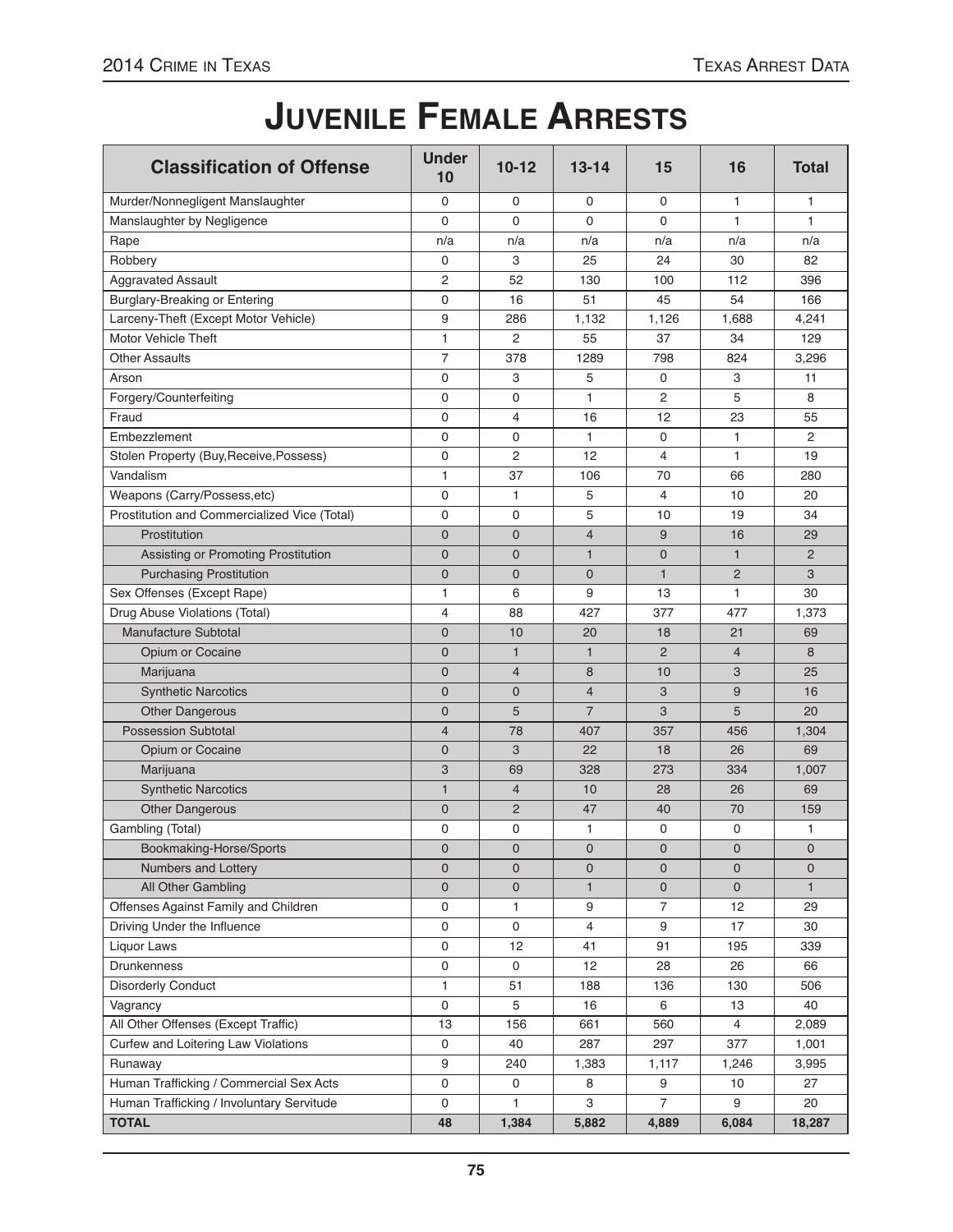### **ADULT MALE ARRESTS**

| <b>Classification of Offense</b>             | 17             | 18             | 19             | 20                  | 21             | 22             | 23             | 24             | $25$ to<br>29 |
|----------------------------------------------|----------------|----------------|----------------|---------------------|----------------|----------------|----------------|----------------|---------------|
| Murder/Nonnegligent Manslaughter             | 15             | 30             | 33             | 36                  | 34             | 34             | 17             | 25             | 126           |
| Manslaughter by Negligence                   | $\overline{c}$ | 4              | 5              | 4                   | 2              | 5              | 1              | 3              | 16            |
| Rape                                         | n/a            | n/a            | n/a            | n/a                 | n/a            | n/a            | n/a            | n/a            | n/a           |
| Robbery                                      | 355            | 419            | 384            | 357                 | 308            | 271            | 293            | 217            | 764           |
| <b>Aggravated Assault</b>                    | 381            | 424            | 490            | 535                 | 597            | 595            | 592            | 583            | 2,712         |
| <b>Burglary-Breaking or Entering</b>         | 798            | 943            | 734            | 686                 | 596            | 520            | 499            | 417            | 1751          |
| Larceny-Theft (Except Motor Vehicle)         | 3,038          | 3,542          | 3,239          | 2,832               | 2,643          | 2,487          | 2,302          | 2,105          | 8,753         |
| Motor Vehicle Theft                          | 185            | 173            | 161            | 162                 | 123            | 151            | 128            | 138            | 586           |
| <b>Other Assaults</b>                        | 1.563          | 1,735          | 1,863          | 2,048               | 2,534          | 2,611          | 2,575          | 2,579          | 12,284        |
| Arson                                        | 27             | 14             | 24             | 11                  | 10             | 11             | 12             | 8              | 47            |
| Forgery/Counterfeiting                       | 36             | 79             | 107            | 115                 | 124            | 119            | 128            | 137            | 595           |
| Fraud                                        | 71             | 106            | 146            | 146                 | 162            | 152            | 182            | 181            | 863           |
| Embezzlement                                 | 10             | 16             | 20             | 14                  | 15             | 20             | 18             | 9              | 42            |
| Stolen Property (Buy, Receive, Possess)      | 61             | 41             | 47             | 30                  | 44             | 41             | 32             | 30             | 128           |
| Vandalism                                    | 456            | 362            | 347            | 291                 | 328            | 258            | 267            | 229            | 1,005         |
| Weapons (Carry/Possess,etc)                  | 235            | 393            | 369            | 397                 | 470            | 424            | 450            | 422            | 1,756         |
| Prostitution and Commercialized Vice (Total) | 8              | 20             | 31             | 51                  | 68             | 51             | 70             | 65             | 309           |
| Prostitution                                 | 5              | 16             | 29             | 43                  | 54             | 37             | 60             | 51             | 240           |
| Assisting or Promoting Prostitution          | 3              | $\overline{2}$ | $\overline{0}$ | $\overline{2}$      | $\overline{4}$ | $\overline{4}$ | $\overline{4}$ | $\overline{4}$ | 13            |
| <b>Purchasing Prostitution</b>               | $\overline{0}$ | $\overline{2}$ | $\overline{2}$ | 6                   | 10             | 10             | 6              | 10             | 56            |
| Sex Offenses (Except Rape)                   | 79             | 102            | 113            | 113                 | 117            | 87             | 99             | 63             | 366           |
| Drug Abuse Violations (Total)                | 4,111          | 6,304          | 6,446          | 6,274               | 5,759          | 5,453          | 5,129          | 4,704          | 18,596        |
| <b>Manufacture Subtotal</b>                  | 168            | 343            | 385            | 475                 | 469            | 524            | 503            | 509            | 2,381         |
| Opium or Cocaine                             | 33             | 60             | 86             | 103                 | 92             | 107            | 106            | 91             | 596           |
| Marijuana                                    | 49             | 100            | 99             | 92                  | 75             | 73             | 59             | 62             | 212           |
| <b>Synthetic Narcotics</b>                   | 47             | 157            | 164            | 236                 | 249            | 290            | 294            | 284            | 1,334         |
| <b>Other Dangerous</b>                       | 39             | 26             | 36             | 44                  | 53             | 54             | 44             | 72             | 239           |
| <b>Possession Subtotal</b>                   | 3,943          | 5,961          | 6,061          | 5,799               | 5,290          | 4,929          | 4,626          | 5,195          | 16,215        |
| Opium or Cocaine                             | 254            | 469            | 544            | 647                 | 643            | 678            | 711            | 695            | 3,222         |
| Marijuana                                    | 3,129          | 4,682          | 4,608          | 4,161               | 3,644          | 3,265          | 2,958          | 2,555          | 8,885         |
| <b>Synthetic Narcotics</b>                   | 212            | 315            | 421            | 411                 | 435            | 448            | 417            | 388            | 1,762         |
| <b>Other Dangerous</b>                       | 348            | 495            | 488            | 580                 | 568            | 538            | 540            | 557            | 2,346         |
| Gambling (Total)                             | 18             | 15             | 15             | 12                  | 13             | 15             | 11             | 11             | 66            |
| Bookmaking-Horse/Sports                      | $\mathbf 0$    | $\mathbf{1}$   | 0              | 1                   | $\mathbf{1}$   | $\mathbf 0$    | $\mathbf 0$    | 3              | 3             |
| Numbers and Lottery                          | $\mathbf{1}$   | $\mathbf{1}$   | 0              | $\mathbf{1}$        | 3              | $\mathbf 0$    | $\overline{4}$ | 3              | 16            |
| All Other Gambling                           | 17             | 13             | 15             | 10                  | 9              | 15             | $\overline{7}$ | 5              | 47            |
| Offenses Against Family and Children         | 42             | 66             | 65             | 93                  | 81             | 124            | 144            | 143            | 678           |
| Driving Under the Influence                  | 256            | 780            | 1,202          | 1,662               | 2,085          | 2,308          | 2,305          | 2,462          | 10,639        |
| Liquor Laws                                  | 699            | 1,515          | 1,474          | 1,177               | 375            | 265            | 210            | 161            | 684           |
| Drunkenness                                  | 839            | 1,394          | 1,766          | 1,876               | 2,691          | 2,636          | 2,595          | 2,415          | 10,273        |
| <b>Disorderly Conduct</b>                    | 483            | 407            | 400            | 370                 | 416            | 391            | 311            | 320            | 1,243         |
| Vagrancy                                     | 25             | 30             | 33             | 34                  | 34             | 20             | 17             | 13             | 122           |
| All Other Offenses (Except Traffic)          | 4,520          | 6,021          | 7,141          | 7,661               | 8,336          | 8,286          | 8,223          | 7,811          | 33,837        |
| Human Trafficking / Commercial Sex Acts      | 2              | 7              | 10             | 15                  | 33             | 19             | 20             | 20             | 87            |
| Human Trafficking / Involuntary Servitude    | 5              | 0              | 0              | $\mathsf{O}\xspace$ | 1              | 1              | 1              | 2              | 5             |
| <b>TOTAL</b>                                 | 18,320         | 24,942         | 26,665         | 27,002              | 27,999         | 27,355         | 26,631         | 25,275         | 108,333       |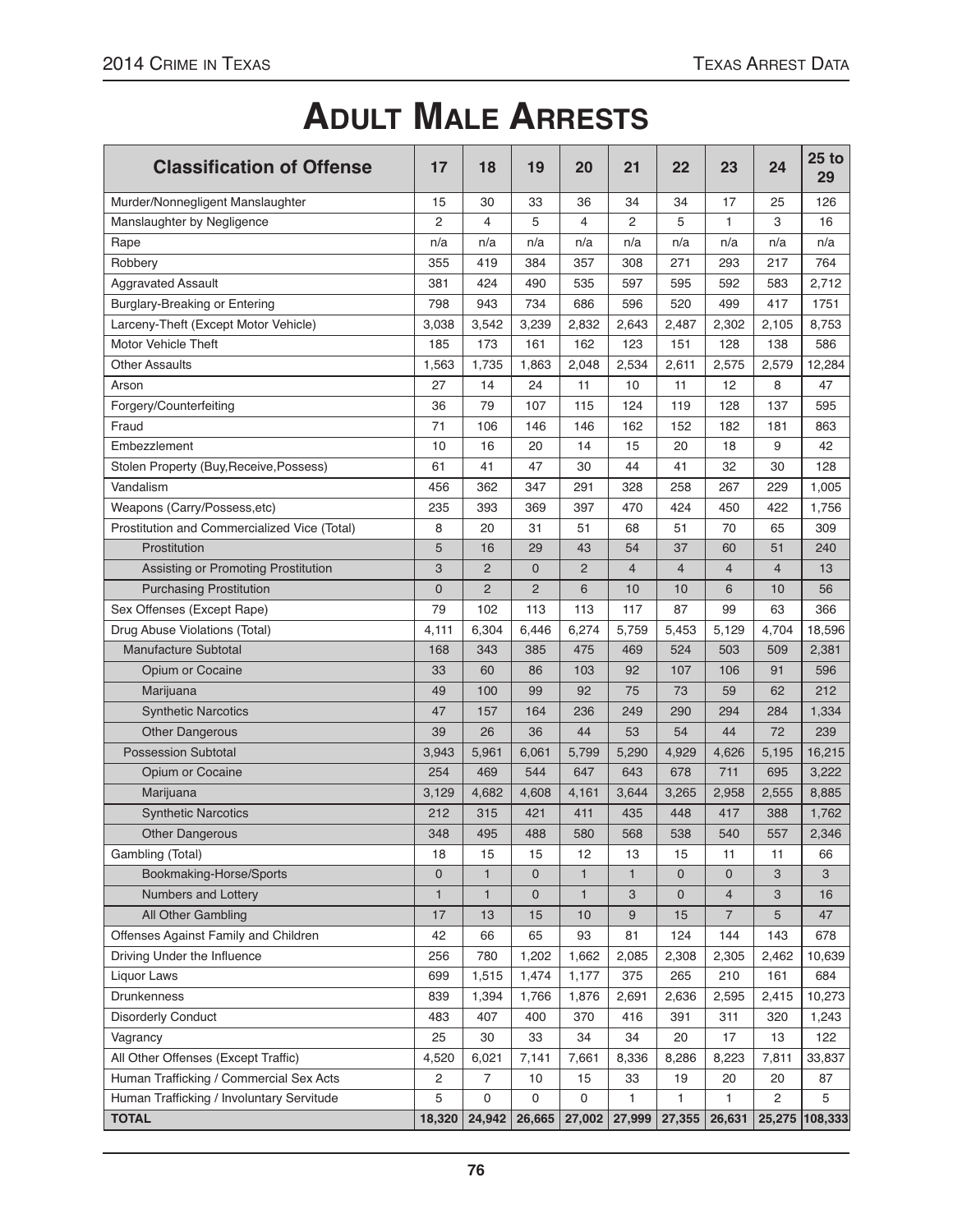### **ADULT MALE ARRESTS (CONTINUED)**

| <b>30 to</b><br>34 | 35 to<br>39    | 40 to<br>44    | 45 to<br>49 | <b>50 to</b><br>54 | 55 to<br>59  | 60 to<br>64    | 65 &<br>over   | <b>Total</b> | <b>Classification of Offense</b>             |
|--------------------|----------------|----------------|-------------|--------------------|--------------|----------------|----------------|--------------|----------------------------------------------|
| 98                 | 48             | 36             | 29          | 21                 | 20           | 13             | 10             | 625          | Murder/Nonnegligent Manslaughter             |
| 11                 | 13             | 8              | 2           | 1                  | 4            | 2              | 2              | 85           | Manslaughter by Negligence                   |
| n/a                | n/a            | n/a            | n/a         | n/a                | n/a          | n/a            | n/a            | n/a          | Rape                                         |
| 498                | 295            | 235            | 148         | 117                | 53           | 16             | 11             | 4,741        | Robbery                                      |
| 2,336              | 1,682          | 1,352          | 1,125       | 920                | 545          | 262            | 226            | 15,357       | <b>Aggravated Assault</b>                    |
| 1,325              | 917            | 618            | 486         | 357                | 166          | 52             | 33             | 10,900       | <b>Burglary-Breaking or Entering</b>         |
| 7,456              | 5,033          | 4,021          | 3,636       | 2,758              | 1,661        | 683            | 427            | 56,616       | Larceny-Theft (Except Motor Vehicle)         |
| 538                | 338            | 143            | 163         | 114                | 45           | 15             | 10             | 3,273        | Motor Vehicle Theft                          |
| 10,474             | 7,548          | 5,950          | 4,680       | 3,511              | 2,081        | 917            | 703            | 65,656       | <b>Other Assaults</b>                        |
| 41                 | 28             | 26             | 26          | 21                 | 13           | 3              | 4              | 326          | Arson                                        |
| 551                | 359            | 315            | 223         | 152                | 96           | 32             | 16             | 3,184        | Forgery/Counterfeiting                       |
| 855                | 614            | 460            | 351         | 276                | 161          | 78             | 58             | 4,862        | Fraud                                        |
| 31                 | 24             | 23             | 15          | 12                 | 6            | 3              | 2              | 280          | Embezzlement                                 |
| 100                | 73             | 52             | 33          | 28                 | 8            | $\overline{4}$ | 4              | 756          | Stolen Property (Buy, Receive, Possess)      |
| 761                | 543            | 311            | 268         | 199                | 128          | 50             | 35             | 5,838        | Vandalism                                    |
| 1,332              | 799            | 473            | 345         | 273                | 160          | 75             | 84             | 8,457        | Weapons (Carry/Possess,etc)                  |
| 308                | 197            | 192            | 162         | 111                | 85           | 35             | 30             | 1,793        | Prostitution and Commercialized Vice (Total) |
| 247                | 159            | 140            | 128         | 92                 | 67           | 28             | 26             | 1,422        | Prostitution                                 |
| 13                 | 8              | 10             | 5           | 3                  | 1            | $\mathbf{1}$   | $\mathbf{0}$   | 77           | Assisting or Promoting Prostitution          |
| 48                 | 30             | 42             | 29          | 16                 | 17           | 6              | $\overline{4}$ | 294          | <b>Purchasing Prostitution</b>               |
| 390                | 306            | 262            | 280         | 202                | 162          | 95             | 150            | 2,987        | Sex Offenses (Except Rape)                   |
| 1,4258             | 8,947          | 6,046          | 4,725       | 3,558              | 2,212        | 866            | 395            | 103,783      | Drug Abuse Violations (Total)                |
| 2,179              | 1,458          | 1,018          | 769         | 565                | 367          | 124            | 76             | 12,313       | <b>Manufacture Subtotal</b>                  |
| 526                | 399            | 270            | 183         | 127                | 108          | 41             | 22             | 2,950        | Opium or Cocaine                             |
| 152                | 87             | 57             | 39          | 25                 | 25           | 5              | 5              | 1,216        | Marijuana                                    |
| 1,233              | 811            | 569            | 468         | 336                | 200          | 69             | 44             | 6,785        | <b>Synthetic Narcotics</b>                   |
| 268                | 161            | 122            | 79          | 77                 | 34           | 9              | 5              | 1,362        | <b>Other Dangerous</b>                       |
| 12,079             | 7,489          | 5,028          | 3,956       | 2,993              | 1,845        | 742            | 319            | 91,470       | <b>Possession Subtotal</b>                   |
| 2,999              | 2,136          | 1,488          | 1,303       | 1,003              | 653          | 256            | 117            | 17,818       | Opium or Cocaine                             |
| 5,425              | 2,892          | 1,832          | 1,297       | 1,020              | 604          | 265            | 113            | 51,335       | Marijuana                                    |
| 1,478              | 952            | 623            | 509         | 364                | 194          | 66             | 33             | 9,028        | <b>Synthetic Narcotics</b>                   |
| 2,177              | 1,509          | 1,085          | 847         | 606                | 394          | 155            | 56             | 13,289       | <b>Other Dangerous</b>                       |
| 63                 | 41             | 34             | 31          | 27                 | 20           | 13             | 9              | 414          | Gambling (Total)                             |
| 5                  | 3              | $\mathbf{1}$   | 3           | $\overline{2}$     | $\mathbf{1}$ | $\mathbf 0$    | $\mathbf 0$    | 24           | Bookmaking-Horse/Sports                      |
| 16                 | $\overline{7}$ | $6\phantom{1}$ | 6           | 5                  | 5            | $\overline{c}$ | 3              | 79           | Numbers and Lottery                          |
| 42                 | 31             | 27             | 22          | 20                 | 14           | 11             | 6              | 311          | All Other Gambling                           |
| 666                | 578            | 389            | 281         | 200                | 101          | 40             | 35             | 3,726        | Offenses Against Family and Children         |
| 8,497              | 6,382          | 5,152          | 4,049       | 3,394              | 2,156        | 1,070          | 706            | 55,105       | Driving Under the Influence                  |
| 531                | 433            | 385            | 428         | 375                | 278          | 115            | 86             | 9,191        | Liquor Laws                                  |
| 8,361              | 6,517          | 5,492          | 5,100       | 4,851              | 2,820        | 1,335          | 833            | 61,794       | Drunkenness                                  |
| 1,011              | 760            | 536            | 468         | 450                | 248          | 168            | 97             | 8,079        | <b>Disorderly Conduct</b>                    |
| 105                | 87             | 79             | 66          | 59                 | 25           | 20             | 6              | 775          | Vagrancy                                     |
| 27,130             | 18,788         | 14,400         | 11,561      | 9,175              | 5,814        | 2,645          | 1,411          | 182,760      | All Other Offenses (Except Traffic)          |
| 97                 | 56             | 55             | 38          | 35                 | 11           | 9              | 4              | 518          | Human Trafficking / Commercial Sex Acts      |
| $\overline{c}$     | 2              | 1              | 0           | 1                  | 1            | $\mathbf{1}$   | 0              | 23           | Human Trafficking / Involuntary Servitude    |
| 87,826             | 61,408         | 47,146         | 38,719      | 31,198             | 19,081       | 8,617          | 5,387          | 611,904      | <b>TOTAL</b>                                 |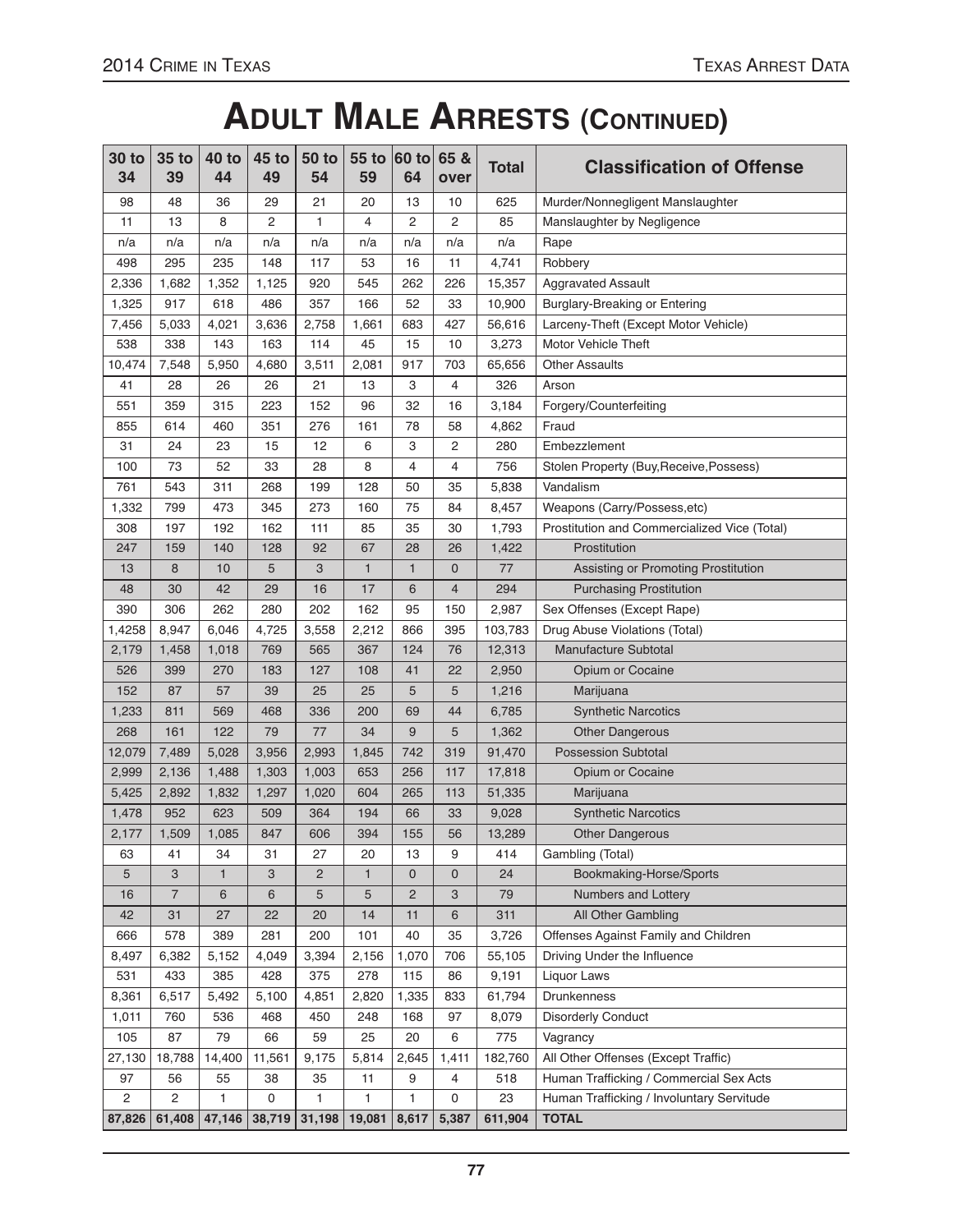#### **ADULT FEMALE ARRESTS**

| <b>Classification of Offense</b>             | 17             | 18             | 19             | 20             | 21             | 22             | 23             | 24             | $25$ to<br>29           |
|----------------------------------------------|----------------|----------------|----------------|----------------|----------------|----------------|----------------|----------------|-------------------------|
| Murder/Nonnegligent Manslaughter             | 1              | 3              | 2              | 3              | 3              | 5              | 3              | 6              | 21                      |
| Manslaughter by Negligence                   | 0              | 1              | $\mathbf 0$    | 1              | 1              | 0              | $\mathbf 0$    | 1              | 6                       |
| Rape                                         | n/a            | n/a            | n/a            | n/a            | n/a            | n/a            | n/a            | n/a            | n/a                     |
| Robbery                                      | 24             | 57             | 46             | 47             | 59             | 54             | 40             | 46             | 192                     |
| <b>Aggravated Assault</b>                    | 89             | 112            | 129            | 168            | 167            | 158            | 195            | 174            | 794                     |
| <b>Burglary-Breaking or Entering</b>         | 49             | 88             | 73             | 81             | 83             | 63             | 70             | 81             | 321                     |
| Larceny-Theft (Except Motor Vehicle)         | 2,023          | 2,475          | 2,352          | 2,071          | 1,937          | 1,778          | 1,708          | 1,499          | 6,756                   |
| Motor Vehicle Theft                          | 26             | 38             | 19             | 34             | 13             | 42             | 31             | 25             | 165                     |
| <b>Other Assaults</b>                        | 765            | 660            | 741            | 858            | 934            | 964            | 945            | 850            | 3,886                   |
| Arson                                        | $\mathbf{1}$   | $\overline{c}$ | $\mathbf 0$    | 1              | $\overline{c}$ | 5              | 6              | $\overline{7}$ | 18                      |
| Forgery/Counterfeiting                       | 11             | 31             | 42             | 50             | 58             | 84             | 55             | 57             | 366                     |
| Fraud                                        | 34             | 51             | 75             | 82             | 72             | 92             | 113            | 107            | 614                     |
| Embezzlement                                 | 1              | 13             | 18             | 19             | 9              | 10             | 15             | 13             | 38                      |
| Stolen Property (Buy, Receive, Possess)      | 6              | 6              | 6              | 8              | 11             | 6              | 9              | 9              | 39                      |
| Vandalism                                    | 67             | 69             | 60             | 73             | 62             | 82             | 85             | 63             | 296                     |
| Weapons (Carry/Possess,etc)                  | 11             | 25             | 36             | 26             | 36             | 36             | 41             | 47             | 154                     |
| Prostitution and Commercialized Vice (Total) | 50             | 69             | 107            | 119            | 126            | 110            | 128            | 120            | 603                     |
| Prostitution                                 | 34             | 43             | 73             | 81             | 87             | 77             | 84             | 87             | 449                     |
| Assisting or Promoting Prostitution          | $\overline{c}$ | $\mathbf 0$    | 5              | 5              | $\overline{2}$ | 3              | $\overline{2}$ | $\overline{4}$ | 5                       |
| <b>Purchasing Prostitution</b>               | 14             | 26             | 29             | 33             | 37             | 30             | 42             | 29             | 149                     |
| Sex Offenses (Except Rape)                   | 6              | 13             | 14             | 13             | 11             | 5              | 10             | 15             | 47                      |
| Drug Abuse Violations (Total)                | 820            | 1,338          | 1,383          | 1,353          | 1,341          | 1,309          | 1,315          | 1,243          | 5,433                   |
| <b>Manufacture Subtotal</b>                  | 41             | 106            | 113            | 116            | 114            | 163            | 179            | 162            | 867                     |
| Opium or Cocaine                             | 16             | 17             | 20             | 21             | 24             | 27             | 36             | 34             | 169                     |
| Marijuana                                    | 5              | 12             | 17             | 12             | 19             | 9              | 6              | 11             | 59                      |
| <b>Synthetic Narcotics</b>                   | 14             | 63             | 63             | 70             | 59             | 109            | 120            | 96             | 530                     |
| <b>Other Dangerous</b>                       | 6              | 14             | 13             | 13             | 12             | 18             | 17             | 21             | 109                     |
| <b>Possession Subtotal</b>                   | 779            | 1,232          | 1,270          | 1,237          | 1,227          | 1,146          | 1,136          | 1,081          | 4,566                   |
| Opium or Cocaine                             | 77             | 136            | 177            | 158            | 186            | 175            | 211            | 222            | 1142                    |
| Marijuana                                    | 556            | 858            | 844            | 812            | 729            | 645            | 598            | 517            | 1,870                   |
| <b>Synthetic Narcotics</b>                   | 61             | 102            | 116            | 122            | 151            | 158            | 145            | 172            | 668                     |
| <b>Other Dangerous</b>                       | 85             | 136            | 133            | 145            | 161            | 168            | 182            | 170            | 886                     |
| Gambling (Total)                             | 4              | 2              | 5              | 8              | 3              | 5              | 6              | 4              | 30                      |
| Bookmaking-Horse/Sports                      | $\overline{0}$ | $\mathbf 0$    | $\overline{0}$ | $\overline{c}$ | $\mathbf{1}$   | 0              | $\overline{c}$ | $\mathbf{1}$   | $\overline{2}$          |
| Numbers and Lottery                          | 0              | 0              | $\mathbf 0$    | $\mathbf{1}$   | $\mathbf 0$    | $\mathbf{1}$   | $\mathbf 0$    | 1              | 9                       |
| All Other Gambling                           | $\overline{4}$ | $\overline{2}$ | 5              | 5              | $\overline{c}$ | $\overline{4}$ | $\overline{4}$ | $\sqrt{2}$     | 19                      |
| Offenses Against Family and Children         | 16             | 31             | 37             | 48             | 49             | 71             | 78             | 85             | 322                     |
| Driving Under the Influence                  | 64             | 194            | 338            | 412            | 616            | 756            | 777            | 667            | 3,103                   |
| Liquor Laws                                  | 298            | 663            | 563            | 390            | 96             | 53             | 55             | 42             | 185                     |
| Drunkenness                                  | 209            | 332            | 371            | 443            | 657            | 665            | 636            | 608            | 2,461                   |
| <b>Disorderly Conduct</b>                    | 168            | 165            | 137            | 129            | 138            | 146            | 124            | 115            | 425                     |
| Vagrancy                                     | 4              | 9              | 6              | 14             | $\overline{7}$ | 5              | 5              | 5              | 39                      |
| All Other Offenses (Except Traffic)          | 1,254          | 1,578          | 1,948          | 2,158          | 2,496          | 2,712          | 2,733          | 2,676          | 12,089                  |
| Human Trafficking / Commercial Sex Acts      | 3              | $\mathbf{2}$   | 4              | 1              | 5              | 5              | 7              | 6              | 30                      |
| Human Trafficking / Involuntary Servitude    | 4              | 0              | 0              | 0              | $\mathsf 0$    | 1              | 1              | 0              | $\overline{\mathbf{c}}$ |
| <b>TOTAL</b>                                 | 6,008          | 8,027          | 8,512          | 8,610          | 8,992          | 9,222          | 9,191          | 8,571          | 38,435                  |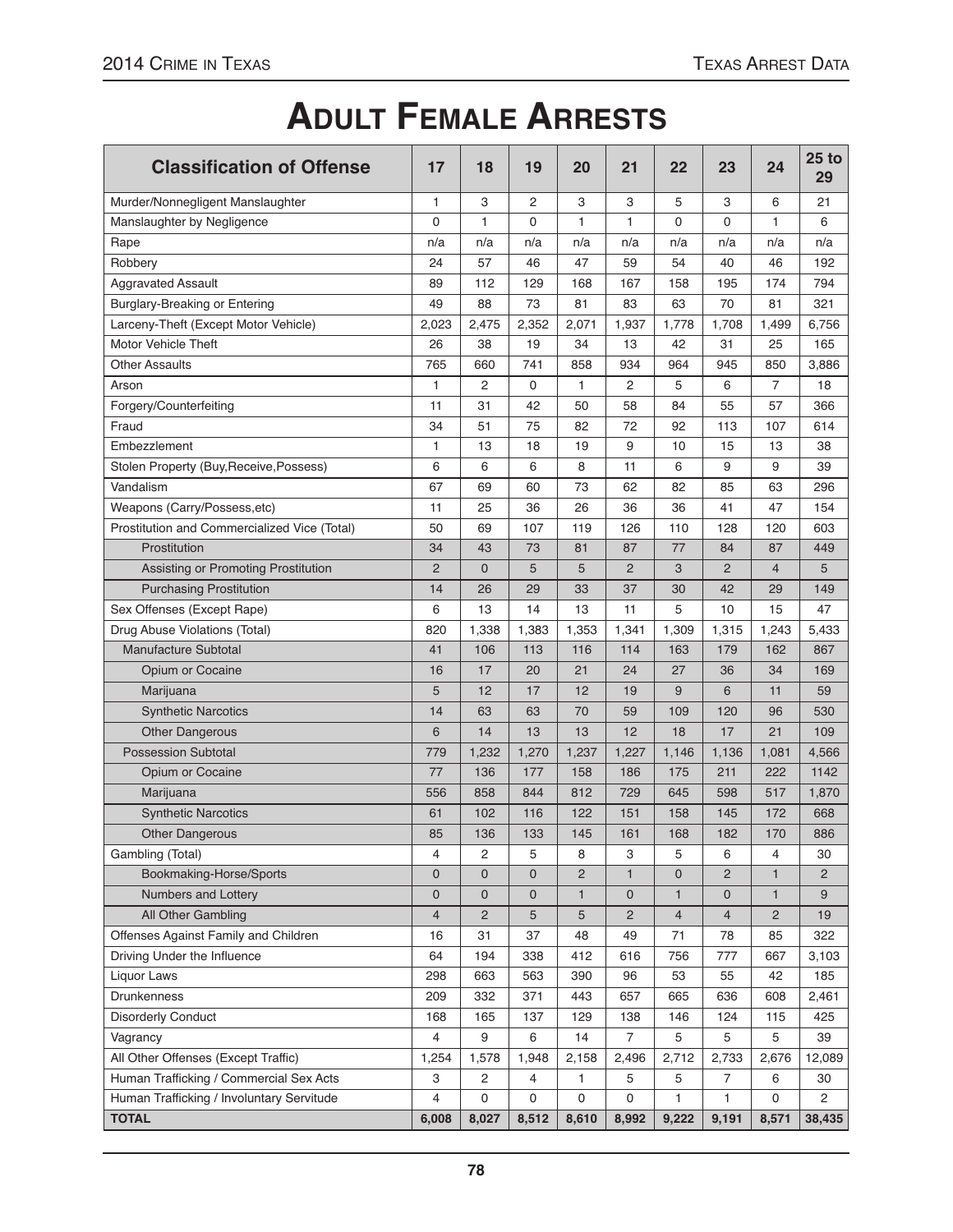#### **ADULT FEMALE ARRESTS (CONTINUED)**

| <b>30 to</b><br>34 | 35 to<br>39    | <b>40 to</b><br>44 | 45 to<br>49    | $50$ to<br>54  | 59           | 55 to $ 60$ to $ $<br>64 | 65 &<br>over        | <b>Total</b> | <b>Classification of Offense</b>             |
|--------------------|----------------|--------------------|----------------|----------------|--------------|--------------------------|---------------------|--------------|----------------------------------------------|
| 10                 | 9              | 8                  | 8              | $\overline{4}$ | 1            | 2                        | 3                   | 92           | Murder/Nonnegligent Manslaughter             |
| 4                  | $\overline{7}$ | 3                  | 2              | 1              | 1            | 0                        | 1                   | 29           | Manslaughter by Negligence                   |
| n/a                | n/a            | n/a                | n/a            | n/a            | n/a          | n/a                      | n/a                 | n/a          | Rape                                         |
| 112                | 67             | 41                 | 31             | 19             | 4            | 2                        | 1                   | 842          | Robbery                                      |
| 678                | 520            | 437                | 339            | 196            | 123          | 67                       | 57                  | 4,403        | <b>Aggravated Assault</b>                    |
| 288                | 193            | 127                | 89             | 63             | 23           | 10                       | $\mathbf{2}$        | 1,704        | <b>Burglary-Breaking or Entering</b>         |
| 5,723              | 4,020          | 3,134              | 2,313          | 1,783          | 1,030        | 473                      | 277                 | 41,352       | Larceny-Theft (Except Motor Vehicle)         |
| 143                | 109            | 53                 | 33             | 28             | 9            | 3                        | 1                   | 772          | Motor Vehicle Theft                          |
| 3,187              | 2,316          | 1,831              | 1,399          | 962            | 508          | 205                      | 142                 | 21,153       | <b>Other Assaults</b>                        |
| 7                  | 9              | 12                 | 9              | 2              | 4            | 0                        | 2                   | 87           | Arson                                        |
| 367                | 254            | 170                | 114            | 66             | 25           | 11                       | 6                   | 1,767        | Forgery/Counterfeiting                       |
| 604                | 468            | 315                | 233            | 148            | 77           | 29                       | 14                  | 3,128        | Fraud                                        |
| 22                 | 16             | 15                 | 12             | 10             | 2            | 2                        | 2                   | 217          | Embezzlement                                 |
| 31                 | 30             | 17                 | 15             | 8              | 3            | $\overline{c}$           | 1                   | 207          | Stolen Property (Buy, Receive, Possess)      |
| 194                | 133            | 120                | 56             | 49             | 16           | 8                        | 5                   | 1,438        | Vandalism                                    |
| 136                | 69             | 48                 | 39             | 41             | 18           | 5                        | 5                   | 773          | Weapons (Carry/Possess,etc)                  |
| 577                | 394            | 315                | 293            | 186            | 74           | 18                       | 3                   | 3,292        | Prostitution and Commercialized Vice (Total) |
| 462                | 311            | 234                | 240            | 139            | 58           | 13                       | $\overline{2}$      | 2,474        | Prostitution                                 |
| 5                  | $\overline{4}$ | $\overline{4}$     | 3              | $\mathbf{1}$   | $\mathbf{1}$ | $\mathbf 0$              | 0                   | 46           | Assisting or Promoting Prostitution          |
| 110                | 79             | 77                 | 50             | 46             | 15           | 5                        | $\mathbf{1}$        | 772          | <b>Purchasing Prostitution</b>               |
| 28                 | 25             | 21                 | 14             | 5              | 5            | 1                        | 1                   | 234          | Sex Offenses (Except Rape)                   |
| 4,461              | 3,038          | 2,147              | 1,578          | 1,070          | 470          | 148                      | 41                  | 28,488       | Drug Abuse Violations (Total)                |
| 765                | 512            | 347                | 275            | 185            | 81           | 30                       | 10                  | 4,066        | <b>Manufacture Subtotal</b>                  |
| 171                | 115            | 74                 | 66             | 45             | 26           | 12                       | 3                   | 876          | Opium or Cocaine                             |
| 19                 | 22             | 15                 | 8              | $\overline{4}$ | 3            | 3                        | $\mathbf{1}$        | 225          | Marijuana                                    |
| 488                | 301            | 215                | 155            | 105            | 42           | 14                       | 5                   | 2,449        | <b>Synthetic Narcotics</b>                   |
| 87                 | 74             | 43                 | 46             | 31             | 10           | $\mathbf{1}$             | 1                   | 516          | <b>Other Dangerous</b>                       |
| 3,696              | 2,526          | 1,800              | 1,303          | 885            | 389          | 118                      | 31                  | 24,422       | <b>Possession Subtotal</b>                   |
| 1,054              | 766            | 510                | 394            | 283            | 131          | 45                       | 8                   | 5,675        | Opium or Cocaine                             |
| 1,088              | 704            | 448                | 334            | 245            | 105          | 30                       | 12                  | 10,395       | Marijuana                                    |
| 681                | 465            | 391                | 242            | 152            | 64           | 16                       | 6                   | 3,712        | <b>Synthetic Narcotics</b>                   |
| 873                | 591            | 451                | 333            | 205            | 89           | 27                       | 5                   | 4,640        | <b>Other Dangerous</b>                       |
| 20                 | 21             | 13                 | 16             | 13             | 13           | 7                        | 6                   | 176          | GamblingGambling (Total)                     |
| $\mathbf{1}$       | $\mathbf{1}$   | $\mathbf{1}$       | $\mathbf{1}$   | $\mathbf{1}$   | 0            | $\overline{0}$           | 0                   | 13           | Bookmaking-Horse/Sports                      |
| $\overline{7}$     | 5              | 3                  | $\overline{4}$ | $\overline{c}$ | 4            | $\pmb{0}$                | $\mathbf 0$         | 37           | Numbers and Lottery                          |
| 12                 | 15             | $\boldsymbol{9}$   | 11             | 10             | 9            | $\overline{7}$           | 6                   | 126          | All Other Gambling                           |
| 272                | 151            | 93                 | 64             | 43             | 26           | 7                        | 6                   | 1,399        | Offenses Against Family and Children         |
| 2,423              | 1,675          | 1,335              | 1,228          | 919            | 540          | 201                      | 102                 | 15,350       | Driving Under the Influence                  |
| 163                | 117            | 92                 | 98             | 68             | 30           | 8                        | $\overline{7}$      | 2,928        | Liquor Laws                                  |
| 2,022              | 1,463          | 1,399              | 1,181          | 872            | 427          | 133                      | 61                  | 13,940       | Drunkenness                                  |
| 342                | 290            | 201                | 136            | 124            | 57           | 36                       | 16                  | 2,749        | <b>Disorderly Conduct</b>                    |
| 16                 | 21             | 18                 | 18             | 6              | 5            | 0                        | $\mathsf{O}\xspace$ | 178          | Vagrancy                                     |
| 10,030             | 7,299          | 5,280              | 3,778          | 2,489          | 1,183        | 436                      | 244                 | 60,383       | All Other Offenses (Except Traffic)          |
| 32                 | 22             | 19                 | 12             | $\overline{7}$ | 1            | $\overline{\mathbf{c}}$  | $\mathsf{O}\xspace$ | 158          | Human Trafficking / Commercial Sex Acts      |
| $\mathbf{1}$       | 0              | $\mathbf{1}$       | 0              | $\mathbf{1}$   | 0            | 0                        | 0                   | 11           | Human Trafficking / Involuntary Servitude    |
| 31,893             | 22,736         | 17,265             | 13,108         | 9,183          | 4,675        | 1,816                    | 1,006               | 207,250      | <b>TOTAL</b>                                 |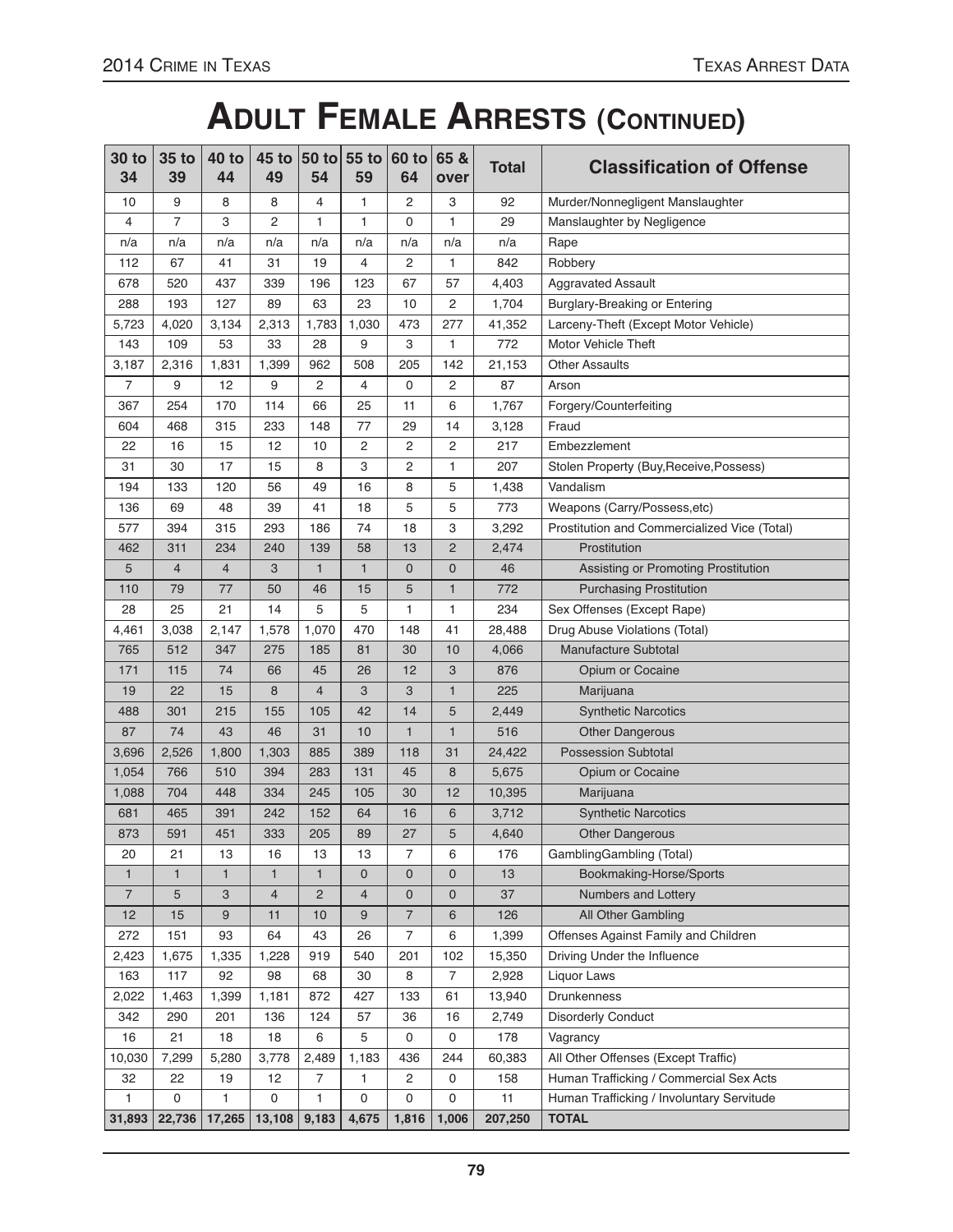#### **ARREST DATA BY RACE**

| <b>Classification of Offense</b>             | <b>White</b> | Black / Afr.<br><b>American</b> | Am. Ind. /<br>Alas. Nat. | <b>Asian</b> | Hawaiian /<br>Pac. Isle | <b>Total</b> |
|----------------------------------------------|--------------|---------------------------------|--------------------------|--------------|-------------------------|--------------|
| Murder/Nonnegligent Manslaughter             | 503          | 238                             | 0                        | 6            | 0                       | 747          |
| Manslaughter by Negligence                   | 95           | 19                              | 0                        | 2            | 2                       | 118          |
| Rape                                         | n/a          | n/a                             | n/a                      | n/a          | n/a                     | n/a          |
| Robbery                                      | 3,422        | 2,883                           | 5                        | 29           | 3                       | 6,342        |
| Aggravated Assault                           | 14,837       | 6,258                           | 30                       | 178          | 24                      | 21,327       |
| <b>Burglary-Breaking or Entering</b>         | 10,747       | 4,088                           | 9                        | 53           | $\overline{4}$          | 14,901       |
| Larceny-Theft (Except Motor Vehicle)         | 79410        | 28148                           | 95                       | 1053         | 69                      | 108,775      |
| Motor Vehicle Theft                          | 3,581        | 1,078                           | 3                        | 20           | 2                       | 4,684        |
| <b>Other Assaults</b>                        | 70,324       | 24,609                          | 97                       | 715          | 84                      | 95,829       |
| Arson                                        | 462          | 99                              | $\mathsf{O}\xspace$      | 2            | $\mathbf{1}$            | 564          |
| Forgery/Counterfeiting                       | 3,404        | 1,538                           | 5                        | 39           | 2                       | 4,988        |
| Fraud                                        | 5,741        | 2,328                           | $\overline{4}$           | 64           | 4                       | 8,141        |
| Embezzlement                                 | 330          | 174                             | 0                        | 4            | 1                       | 509          |
| Stolen Property (Buy, Receive, Possess)      | 795          | 287                             | 0                        | 14           | 0                       | 1,096        |
| Vandalism                                    | 6,925        | 2,270                           | 9                        | 48           | 6                       | 9,258        |
| Weapons (Carry/Possess,etc)                  | 6,551        | 3,023                           | $\overline{c}$           | 72           | 11                      | 9,659        |
| Prostitution and Commercialized Vice (Total) | 3,048        | 1,908                           | $\overline{4}$           | 159          | 8                       | 5,127        |
| Prostitution                                 | 2,547        | 1,262                           | $\overline{4}$           | 107          | $\overline{7}$          | 3,927        |
| Assisting or Promoting Prostitution          | 54           | 74                              | $\mathbf 0$              | 3            | $\mathbf 0$             | 131          |
| <b>Purchasing Prostitution</b>               | 447          | 572                             | $\mathbf 0$              | 49           | $\mathbf{1}$            | 1,069        |
| Sex Offenses (Except Rape)                   | 2,875        | 742                             | 4                        | 27           | 6                       | 3,654        |
| Drug Abuse Violations (Total)                | 103,127      | 35,222                          | 118                      | 910          | 94                      | 139,471      |
| <b>Manufacture Subtotal</b>                  | 13,220       | 3,534                           | 14                       | 44           | 3                       | 16,815       |
| Opium or Cocaine                             | 2,524        | 2,315                           | $\overline{4}$           | 15           | $\mathbf{1}$            | 3,859        |
| Marijuana                                    | 1,162        | 470                             | 3                        | 6            | $\mathbf 0$             | 1,641        |
| <b>Synthetic Narcotics</b>                   | 7,949        | 1,344                           | $\overline{4}$           | 15           | $\mathbf{1}$            | 9,313        |
| <b>Other Dangerous</b>                       | 1,585        | 405                             | 3                        | 8            | $\mathbf{1}$            | 2,002        |
| <b>Possession Subtotal</b>                   | 89,907       | 31,688                          | 104                      | 866          | 91                      | 122,656      |
| Opium or Cocaine                             | 17,042       | 6,613                           | 17                       | 127          | 19                      | 23,818       |
| Marijuana                                    | 47,567       | 19,001                          | 62                       | 515          | 51                      | 67,196       |
| <b>Synthetic Narcotics</b>                   | 11,146       | 1,829                           | 14                       | 81           | $\overline{7}$          | 13,077       |
| <b>Other Dangerous</b>                       | 14,152       | 4,245                           | 11                       | 143          | 14                      | 18,565       |
| Gambling (Total)                             | 472          | 81                              | 0                        | 43           | 1                       | 597          |
| Bookmaking-Horse/Sports                      | 28           | $\overline{7}$                  | $\mathbf 0$              | 1            | 1                       | 37           |
| Numbers and Lottery                          | 99           | 12                              | $\mathbf 0$              | 5            | 0                       | 116          |
| All Other Gambling                           | 345          | 62                              | $\mathbf 0$              | 37           | $\mathsf{O}\xspace$     | 444          |
| Offenses Against Family and Children         | 4,109        | 1,042                           | $\overline{4}$           | 42           | 1                       | 5,198        |
| Driving Under the Influence                  | 62,774       | 6,889                           | 65                       | 727          | 114                     | 70,569       |
| Liquor Laws                                  | 10,980       | 17,18                           | 21                       | 276          | 15                      | 13,010       |
| Drunkenness                                  | 63,514       | 11,708                          | 141                      | 623          | 45                      | 76,031       |
| <b>Disorderly Conduct</b>                    | 7,742        | 4,465                           | 8                        | 79           | 14                      | 12,308       |
| Vagrancy                                     | 842          | 234                             | 0                        | 4            | 0                       | 1,080        |
| All Other Offenses (Except Traffic)          | 176,611      | 73,085                          | 194                      | 1,350        | 272                     | 251,512      |
| Curfew and Loitering Law Violations          | 2,212        | 629                             | 0                        | 21           | 4                       | 2,866        |
| Runaway                                      | 5,951        | 1,491                           | 5                        | 22           | 3                       | 7,472        |
| Human Trafficking / Commercial Sex Acts      | 589          | 117                             | 0                        | 0            | 0                       | 706          |
| Human Trafficking / Involuntary Servitude    | 54           | 8                               | 0                        | 0            | 0                       | 62           |
| <b>TOTAL</b>                                 | 652,027      | 216,379                         | 823                      | 6,582        | 790                     | 876,601      |